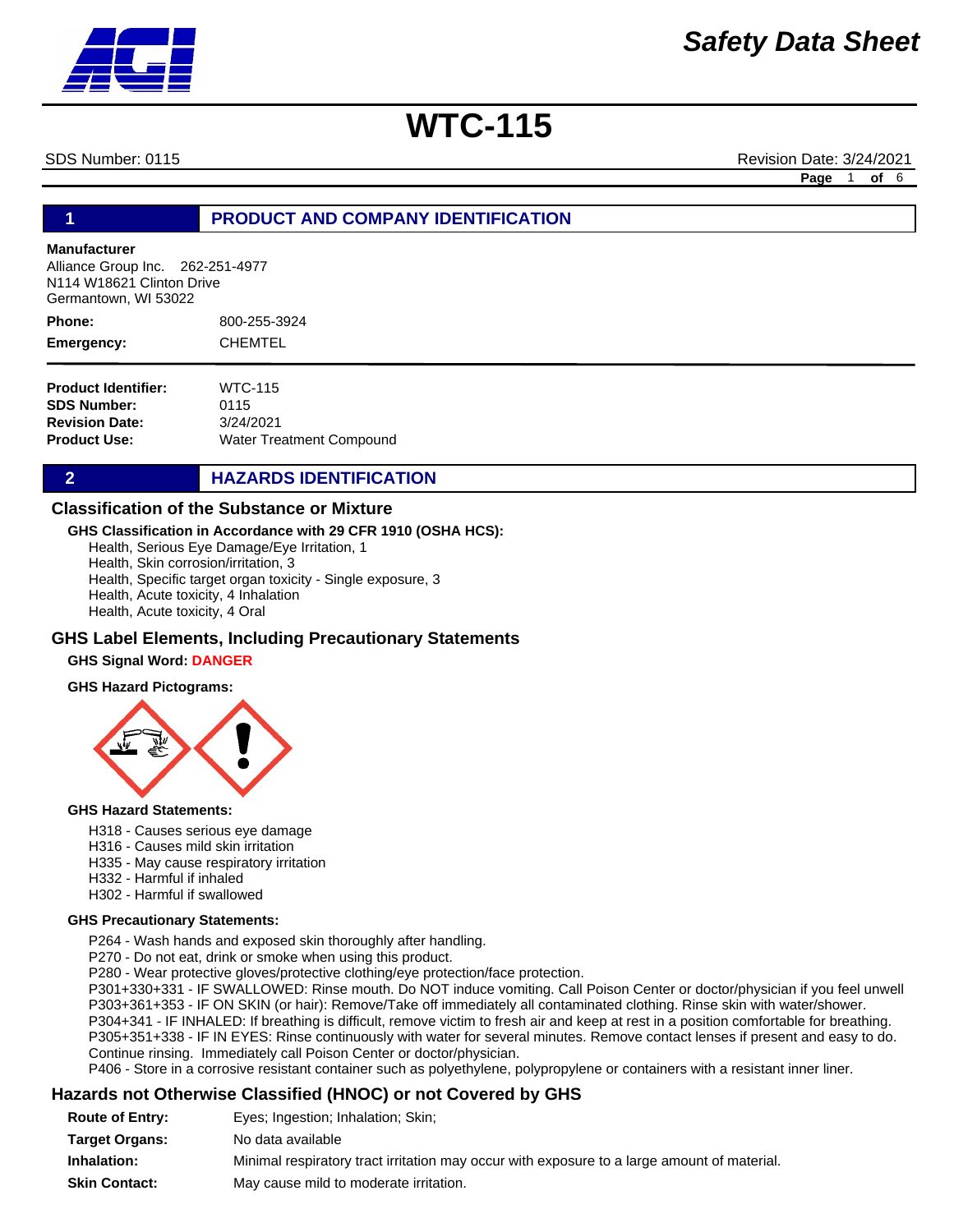

SDS Number: 0115 Revision Date: 3/24/2021 **Page** 2 **of** 6

**Eye Contact:** May cause mild to severe irritation. May cause permanent eye damage. **Ingestion:** May be harmful if swallowed. Irritating to mouth, throat and stomach.

**HMIS III:** Health = 2, Fire = 0, Physical Hazard = 0



## **3 COMPOSITION/INFORMATION OF INGREDIENTS**

Substance/Mixture: Mixture

|                                                               |           | Chemical Ingredients:                                 |  |
|---------------------------------------------------------------|-----------|-------------------------------------------------------|--|
| CAS#                                                          |           | % Chemical Name:                                      |  |
| $506 - 89 - 8$ 25-50%<br>$107 - 21 - 1$ <20%<br>$67 - 56 - 1$ | ${<}10\%$ | Urea, monohydrochloride<br>1,2-Ethanediol<br>Methanol |  |
|                                                               |           |                                                       |  |

## **4 FIRST AID MEASURES**

| Inhalation:<br><b>Skin Contact:</b> | If symptoms develop, move victim to fresh air. If symptoms persist, obtain medical attention.<br>Immediately wash with soap and water. Remove contaminated clothing and wash before reuse. Get medical attention if<br>needed. |
|-------------------------------------|--------------------------------------------------------------------------------------------------------------------------------------------------------------------------------------------------------------------------------|
| <b>Eve Contact:</b>                 | Immediately flush eves with large amounts of water for at least 15 minutes, lifting evelids occasionally to facilitate<br>irrigation. Get immediate medical attention if irritation persists                                   |
| Ingestion:                          | Do not induce vomiting. Rinse mouth with water. Get prompt, qualified medical attention.                                                                                                                                       |

**5 FIRE FIGHTING MEASURES**

| <b>Flammability:</b>       | Not flammable or combustible. |
|----------------------------|-------------------------------|
| <b>Flash Point:</b>        | No Data Available             |
| <b>Flash Point Method:</b> | No Data Available             |
| <b>Burning Rate:</b>       | No Data Available             |
| <b>Autoignition Temp:</b>  | No Data Available             |
| LEL:                       | No Data Available             |
| UEL:                       | No Data Available             |

Fire Fighting Methods

Evacuate area of unprotected personal. Wear protective clothing including NIOSH Approved self- contained breathing apparatus. Remain upwind of fire to avoid hazardous vapors and decomposition products. Use water spray to cool fire exposed containers and disperse vapors.

## *Extinguishing Media*

**Suitable:** Use carbon dioxide, dry chemical. Do not use water.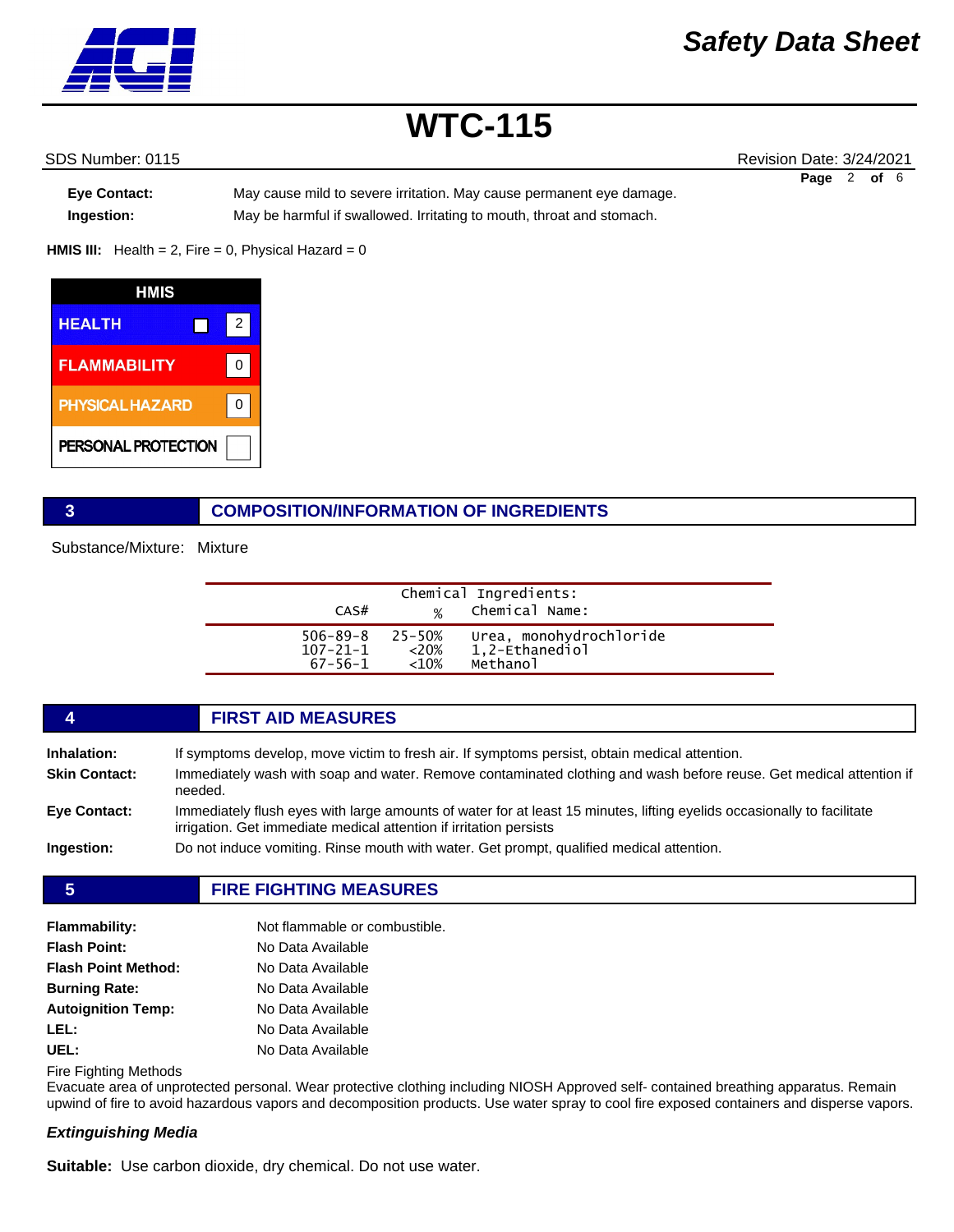

**Unsuitable fire extinguisher:** WATER

**Unusual Fire or Explosion Hazards:** No data available

**6 ACCIDENTAL RELEASE MEASURES**

## **Personal Precautions**

Use personal protective equipment. Avoid breathing vapors, mist or gas. Ensure adequate ventilation.

### **Environmental Precautions**

Prevent further leakage or spillage if safe to do so. Do not let products enter drains. Discharge into the environment must be avoided. Flush remaining area with water to remove trace residue.

#### **Spill**

Soak up with liquid binding marterial (sand, diatomite, acid binders, saw dust) and dispose of as hazardous waste. Keep in suitable, closed containers for disposal. Do not flush with water or aqueous cleansing agents.

| $\overline{7}$                                              | <b>HANDLING AND STORAGE</b>                                                                                                                                                                                                                                                                                                                 |  |  |
|-------------------------------------------------------------|---------------------------------------------------------------------------------------------------------------------------------------------------------------------------------------------------------------------------------------------------------------------------------------------------------------------------------------------|--|--|
| <b>Handling Precautions:</b>                                | Avoid contact with eyes, skin, or clothing. Wash thoroughly after handling. Avoid breathing vapor or mist.<br>Do not reuse empty containers. Avoid electrostatic charges.                                                                                                                                                                   |  |  |
| <b>Storage Requirements:</b>                                | Store in cool/dry area. Keep containers tightly closed when not in use. Keep away from heat, sparks, and<br>flames. Do not store in unlabeled containers.                                                                                                                                                                                   |  |  |
| 8                                                           | <b>EXPOSURE CONTROLS/PERSONAL PROTECTION</b>                                                                                                                                                                                                                                                                                                |  |  |
| <b>Engineering Controls:</b>                                | Provide local exhaust ventilation. Maintain adequate ventilation. Do not used in closed or confined<br>spaces.                                                                                                                                                                                                                              |  |  |
| <b>Personal Protective</b><br>Equipment:                    | <b>Hygiene Measures</b><br>Handle in accordance with good industrial hygiene and safety practice. Wash hands before breaks and<br>at the end of workday. Wash contaminated clothing before reusing.                                                                                                                                         |  |  |
|                                                             | Respiratory<br>Where risk assessment shows air-purifying respirators are appropriate use a full-face respirator with<br>multi-purpose combination (US) or type ABEK (EN 14387) respirator cartridges as a backup to<br>engineering controls. If the respirator is the sole means of protection, use a full-face supplied air<br>respirator. |  |  |
|                                                             | Eyes and Face<br>Wear chemical safety goggles while handling this product. Wear additional eye protection such as a face<br>shield when the possibility exists for eye contact with splashing or spraying liquid or airborne material.                                                                                                      |  |  |
|                                                             | Skin<br>Prevent contact with this product. Wear gloves and protective clothing depending on conditions of use.<br>Protective gloves: gauntlet-type, neoprene, nitrile. Considering the parameters specified by the glove<br>manufacturer, check during use that the gloves are still retaining their protective properties.                 |  |  |
| <b>Component</b>                                            | <b>OSHA PEL</b><br><b>ACGIH TWA/TLV</b>                                                                                                                                                                                                                                                                                                     |  |  |
| 1,2-Ethanediol<br><b>Methanol</b><br>Urea Monohydrochloride | 100 mg/m3<br>50 ppm<br>260 mg/m3<br>200 ppm - TWA<br>No data available                                                                                                                                                                                                                                                                      |  |  |
| 9                                                           | <b>PHYSICAL AND CHEMICAL PROPERTIES</b>                                                                                                                                                                                                                                                                                                     |  |  |
| Appearance:<br><b>Physical State:</b>                       | <b>Brown</b><br>Odor:<br>Mild odor.<br>Liquid                                                                                                                                                                                                                                                                                               |  |  |

SDS Number: 0115 Revision Date: 3/24/2021 **Page** 3 **of** 6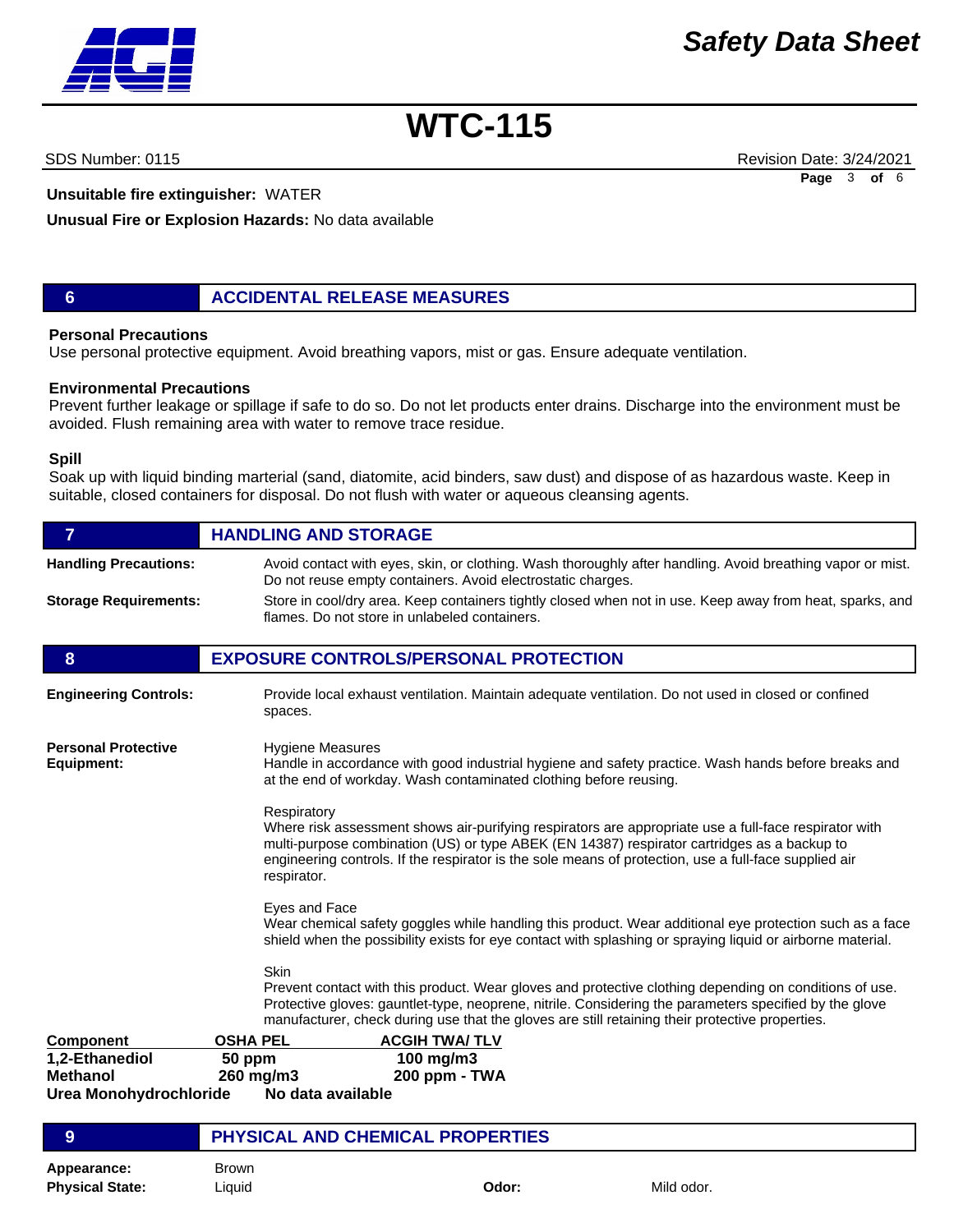

#### SDS Number: 0115 Revision Date: 3/24/2021

|                                                 |                    |                              |                    | Page | 4 | of $6$ |  |
|-------------------------------------------------|--------------------|------------------------------|--------------------|------|---|--------|--|
| <b>Odor Threshold:</b>                          | No data available. | <b>Molecular Formula:</b>    | No data available  |      |   |        |  |
| <b>Particle Size:</b>                           | No data available  | Solubility:                  | Complete           |      |   |        |  |
| <b>Spec Grav./Density:</b>                      | 1.10               | <b>Softening Point:</b>      | No data available  |      |   |        |  |
| <b>Viscosity:</b>                               | No data available. | <b>Percent Volatile:</b>     | None               |      |   |        |  |
| <b>Saturated Vapor</b><br><b>Concentration:</b> | No data available  | <b>Heat Value:</b>           | No data available  |      |   |        |  |
| <b>Boiling Point:</b>                           | No data available  | <b>Freezing/Melting Pt.:</b> | No data available  |      |   |        |  |
| <b>Flammability:</b>                            | Not flammable      | <b>Flash Point:</b>          | No data available. |      |   |        |  |
| <b>Partition Coefficient:</b>                   | No data available  | Octanol:                     | No data available  |      |   |        |  |
| <b>Vapor Pressure:</b>                          | No data available  | <b>Vapor Density:</b>        | No data available  |      |   |        |  |
| pH:                                             | $<$ 1              | VOC:                         | No data available  |      |   |        |  |
| Evap. Rate:                                     | No data available  | <b>Bulk Density:</b>         | No data available  |      |   |        |  |
| <b>Molecular weight:</b>                        | No data available  | <b>Auto-Ignition Temp:</b>   | No data available. |      |   |        |  |
| Decomp Temp:                                    | No data available  | UFL/LFL:                     | No data available  |      |   |        |  |

Lower Explosion Limits: No data available. Upper Explosion Limits: No data available.

#### **10 STABILITY AND REACTIVITY Reactivity:** No data available **Chemical Stability: Conditions to Avoid:** Product is stable under normal conditions. No data available

**Materials to Avoid: Hazardous Decomposition: Hazardous Polymerization:** Strong oxidizing agents. This product may be extremely hazardous in contact with chlorates and nitrates. Contact with hypochlorites will liberate toxic gases. Contact with alkaline material will generate heat. Under normal conditions of storage and use, hazardous decomposition products should not be produced. Will not occur.

**11 TOXICOLOGICAL INFORMATION**

#### **Toxicity Data:**

Eye Effects: Causes seroius eye irritation. May cause: blurred vision, redness, pain and tearing.

Skin Effects: Causes irritation. Prolonged and repeated exposure to dilute solutions may cause irritation, redness, pain and drying and cracking of the skin.

» Dermal LD50 - No data available

Inhalation Effects:May be harmful if inhaled. Effects may be delayed. Headaches, dizziness, nausea, and cyanosis may result from over-exposure to vapor.

» Inhalation LC50 - No data available

Ingestion Effects: May cause discomfort, nausea, vomiting, diarrhea if swallowed.

- » Oral LD50 Urea Monohyrochloride: Rat 1120 mg/kg
- » Oral LD50 Methanol: Rat 13000 mg/kg

Carcinogenicity: No component of this product present at levels greater than or equal to 0.1% is identified as probable, possible or confirmed human carcinogen by IARC, ACGIH, NTP, or OSHA.

| Mutagenicity:      | No data available |
|--------------------|-------------------|
| Teratogenicity:    | No data available |
| Fertility Effects: | No data available |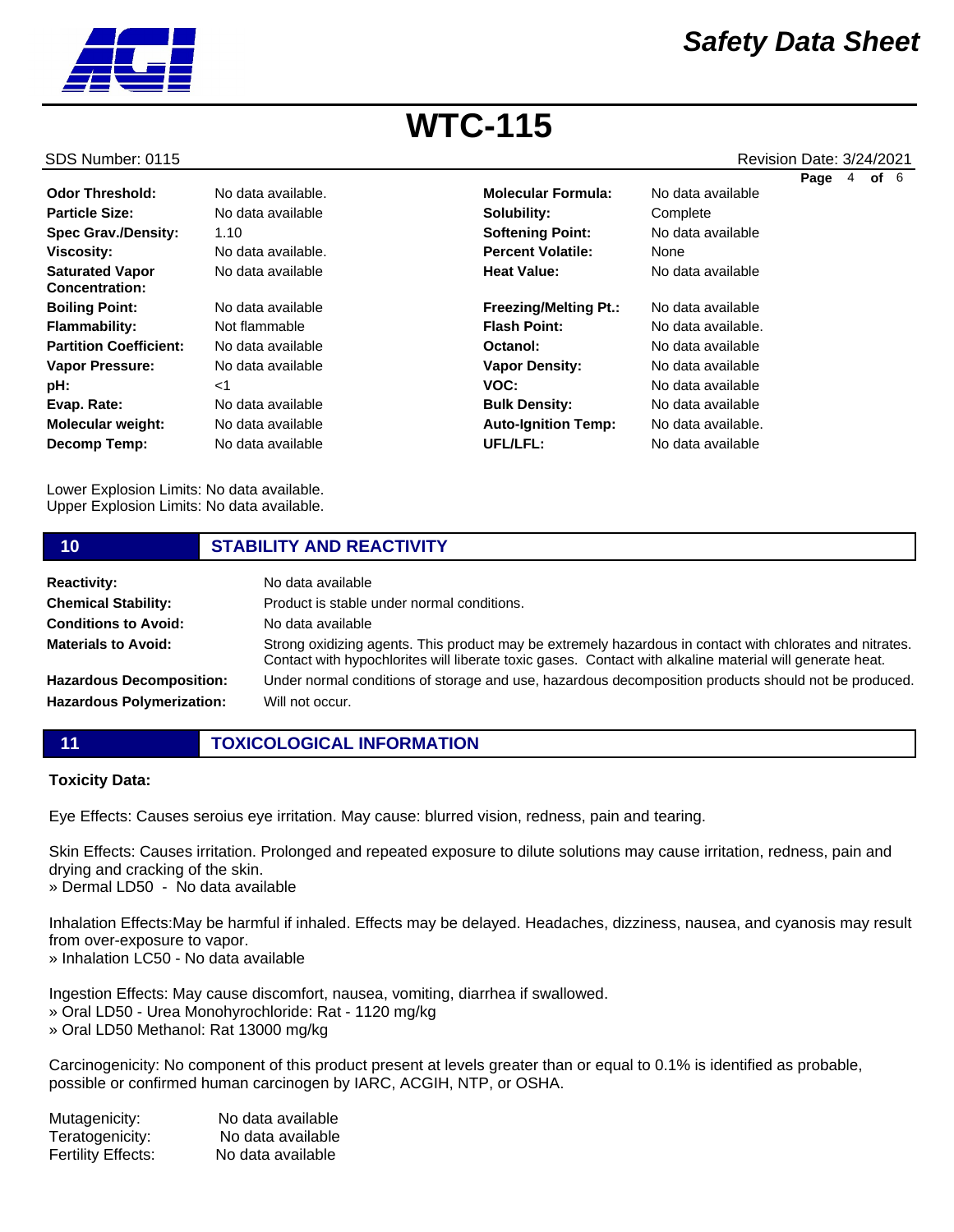

SDS Number: 0115 Revision Date: 3/24/2021

**Page** 5 **of** 6

# **12 ECOLOGICAL INFORMATION**

**Biodegradability** No data available.

**Ecotoxicity** Toxicity to fish: LC50- Ceriodaphnia dubia = 7 mg/L- 48 hr (Urea Monohydrochloride)

Toxicity to aquatic invertebrates: No data available

An environmental hazard cannot be excluded in the event of unprofessional handling or disposal. Harmful to aquatic life.

Bioaccumulative potential: No data available Persistence and degradability: No data available

**13 DISPOSAL CONSIDERATIONS**

Dispose of in accordance with local, state, and federal regulations. Waste should not be disposed of untreated to the sewer unless fully compliant with the requirements of all authorities with jurisdiction. Care should be taken when handling empty containers that have not been cleaned or rinsed out. Empty containers may contain residues. Avoid dispersal of spilled material and runoff and contact with soil, waterways drains, and sewers.

## **14 TRANSPORT INFORMATION**

Not regulated as a hazardous product. DOT classification not required.

# **15 REGULATORY INFORMATION**



This product can expose you to chemicals including Ethylene glycol (ingested), and Methanol, which are known to the State of California to cause birth defects or other reproductive harm. For more information go to www.P65Warnings.ca.gov.

# **FEDERAL REGULATIONS**

TSCA Inventory Status: All components of this product are listed "Active" on the Toxic Substances Control Act (TSCA) 8 (b) Inventory.

CERCLA / SARA Emergency Reporting A spill or release of this material may trigger the emergency release reporting requirements under CERCLA (40 CFR Part 300) and/or SARA Title III (40 CFR Part 355). State or local reporting requirements may differ from federal requirements.

## **» No components require reporting**

Clean Water Act (CWA): The following chemicals are listed under Section 311 as hazardous substances requiring the submission of a National Pollutant Discharge Elimination System (NPDES) permit application to EPA. » **No components listed**

RCRA: The requirements of the federal hazardous waste regulations do not appy uness the waste fails to pass